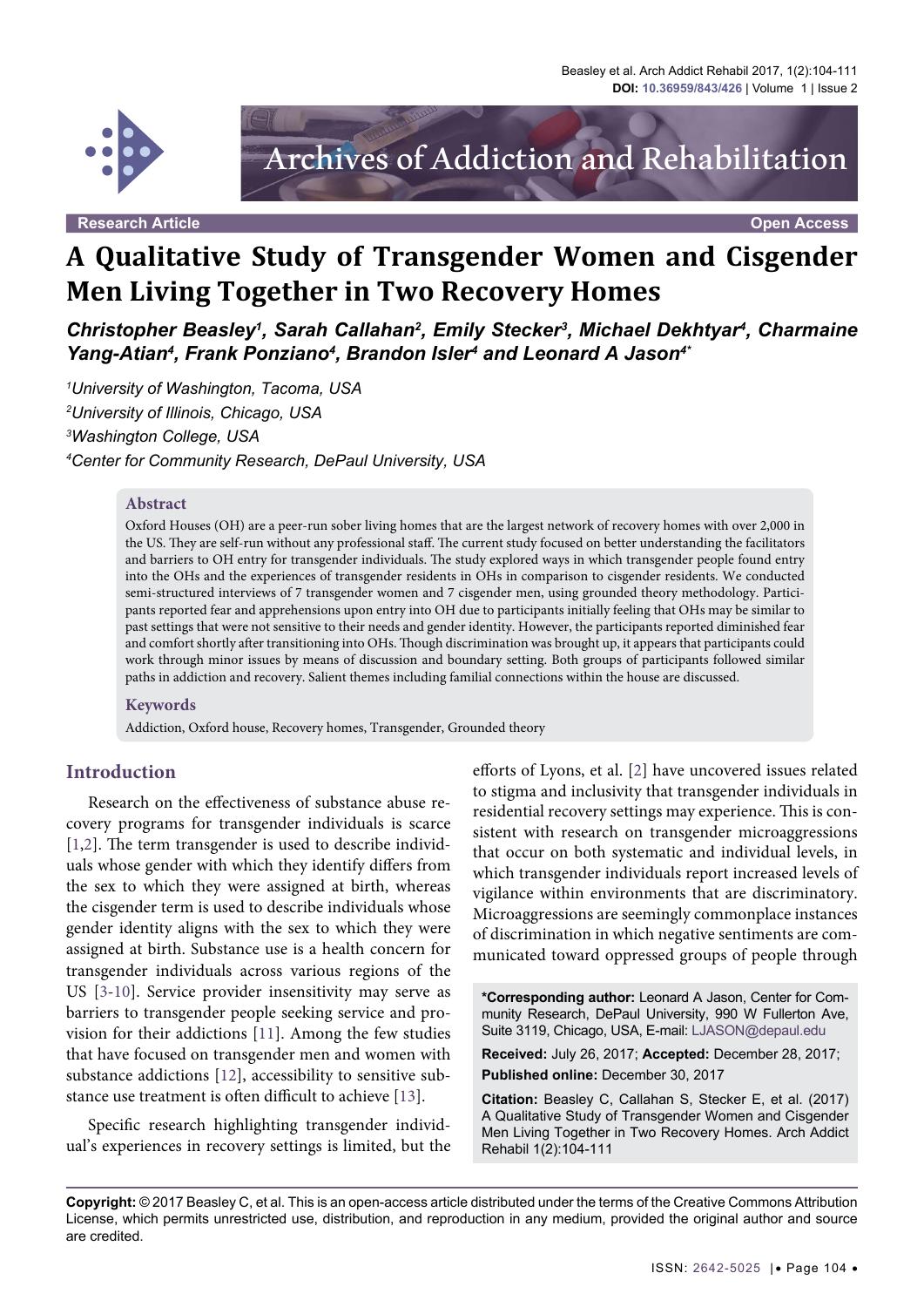verbal, behavioral, or environmental cues [\[14\]](#page-7-8). Microaggressions for transgender individuals continue to consistently occur within health care settings, and often times transgender people seeking gender-affirming health care are met with further discrimination [[15](#page-7-9),[16](#page-7-10)]. One study described microaggressions experienced by transgender people from police officers, health care workers and others, and methods of coping with microaggressions. The transgender participants often felt anger and betrayed, and this resulted in them being vigilant and cautious of their surroundings.

In the context of addiction recovery, many transgender individuals seek recovery programs after being incarcerated, and additional community-based supports need to be identified [\[17\]](#page-7-11). One potential community-based support is a network of more than 2,000 mutual-help residential recovery homes called Oxford House (OH). OHs are self-sufficient, democratically-run recovery homes, in which residents are responsible for management and housekeeping, and all residents must maintain sobriety and pay their share of house expenses. Past research [\[18,](#page-7-12)[19\]](#page-7-13) showing the effectiveness of OH has allowed the organization to be listed on The Substance Abuse and Mental Health Services Administrations National Registry of Evidence-based Programs and Practices [[20](#page-7-14)].

OH research has found that people who live in an OH are less likely to relapse, be incarcerated, and be without employment as compared to individuals that are not provided OHs [[21](#page-7-15)]. Recovering people from various backgrounds report positive experiences in OH, including: residents who live with both mental illness and substance abuse, Caucasians, African Americans, and both biological sexes [[21,](#page-7-15)[22\]](#page-7-16). In addition to studies on the effectiveness of OH, other research has explored mechanisms through which recovery is gained in these settings [\[19\]](#page-7-13). In addition, research has been conducted on Latino/a experiences in OH [\[23\]](#page-7-7), Americans Indians in OH [\[24\]](#page-7-17), and hearing impaired OH residents [\[22\]](#page-7-16). Still, less is known about individuals whose gender identities do not align with the sex they were assigned at birth in the OH experience.

The current study explored issues related to facilitators and barriers of entry to OH for transgender individuals, including: ways in which transgender people found entry into the OH; fears of transgender individuals entering OH; and whether discrimination occurs in OH directed toward transgender individuals. As such, the goals of this study are to understand the transgender resident's lived experiences by better understanding the barriers which may prevent access to recovery resources and to understand the role of OHs in assisting transgender individuals through their recovery. It is still unclear how the OH experience differs

for transgender residents from their cisgender roommates, how they are similar, and what intergroup dynamics occur in the homes, and what changes in social support network demographics occur after living with diverse groups. In summary, this preliminary study explored the experiences of transgender residents in comparison to cisgender residents living in OHs.

### **Method**

#### **Sampling and recruitment**

The research team established a purposive sample of transgender and cisgender residents at two Hawaiian OHs. These OHs were chosen because these were the only OH settings where there is a specific history of transgender and cisgender residents living together. These settings are unique because OHs are separated based on sex assigned at birth. An OH recruiter connected the research team with a resident of one of these OHs. The method of snowball sampling was used to recruit additional interviewees based on the recommendations of participants at the time of the interview. Participants were recruited in 2011 and 2012 via telephone and two initial letters sent to each house by the two DePaul based research assistants to explain the purpose of the interviews. Interviews were open to all individuals living in the OH. As an incentive for participating, the two participating OHs were given coffee makers worth \$60. IRB approval was obtained from DePaul University.

### **Data collection**

Participants were interviewed on a one-by-one basis by the research assistants following a semi-structured interview guide based on the research questions adapted from Alvarez, et al. [\[23\]](#page-7-7) protocol for interviews conducted with Latino/a residents. The DePaul research team field tested a brief version of the protocol with a cisgender female and a homosexual, African American male from the Midwest who have resided in OHs. Based on these two pilot interviews, our final questions for the current study included: What was your support network like before you came to OH? What were your thoughts and feelings as you decided to join the house? What was your initial experience in OH like? How did you feel about transgender/cisgender individuals before you came to OH? How do you feel about transgender/ cisgender individuals now? What do you think are some of the reasons why transgender individuals may or may not be coming to OH?

Participants were explained the nature of the research, how the research would be used, and given informed consent at the beginning of each interview. Before the interview took place, participants were informed of the purpose of the research, how long the interview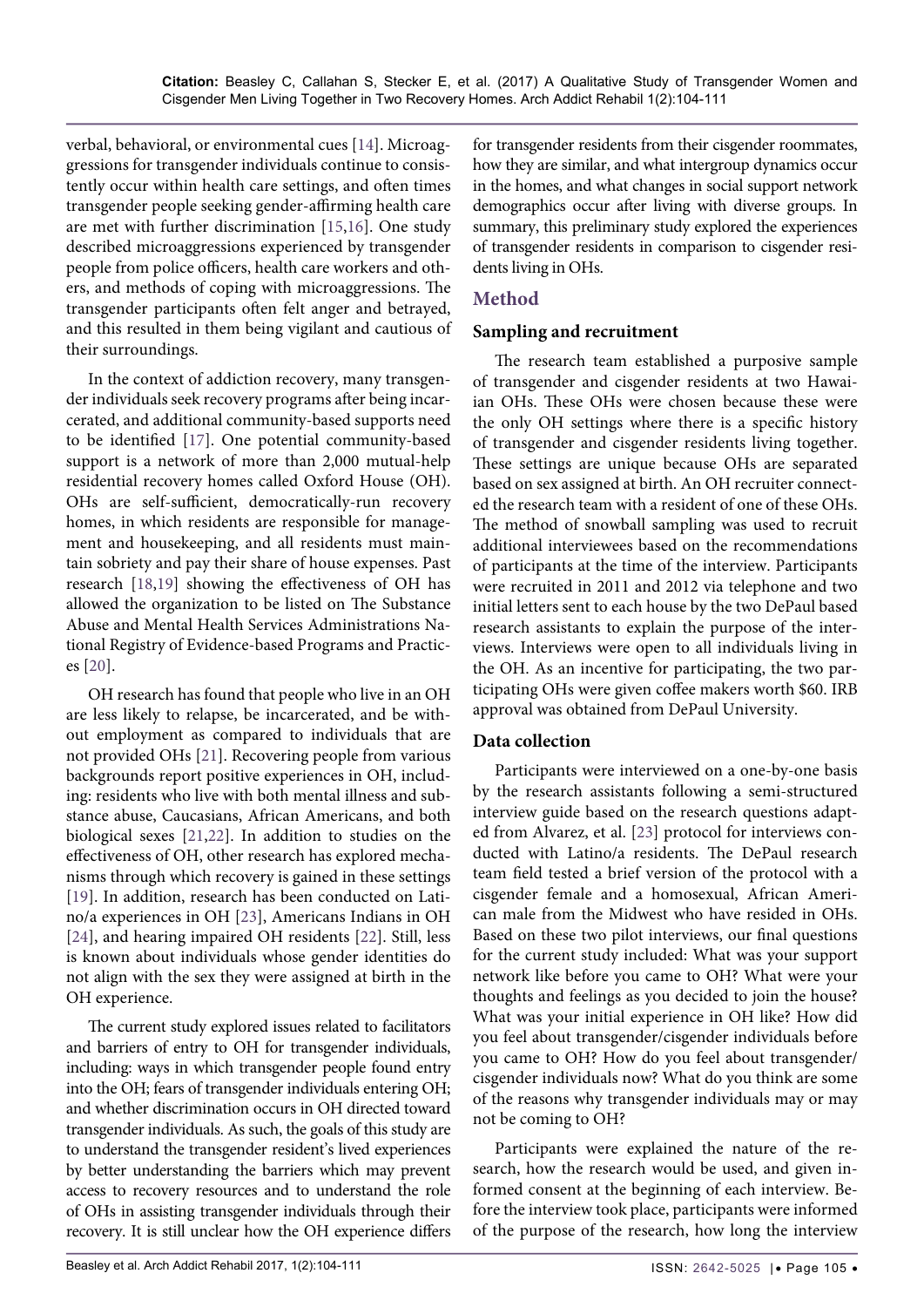should take, what they would be asked if they agreed to the study, the risk, the benefits, and how their confidentiality would be protected. Participants were informed that they could discontinue the research at any time. The interviews lasted anywhere from an hour to two hours in length. All interviews were taped, recorded in English, and transcribed verbatim by members of the research team and undergraduate research assistants. All names of people and institutions involved were redacted to protect the identity of people living in the OHs. The analysis was conducted using methods described in Odo and Hawelu [[25](#page-7-18)] in order to manage the analysis of the interview transcripts.

#### **Data analysis**

This study used a grounded theory methodology, which is a way to develop a model that emerges from the participant's experience and lived lives. Since our goal was to understand the significance among the participant's entries and OH experiences, analysis followed a more constructivist approach [\[26](#page-7-19)], which allows the process to unfold from the collection and interpretation of data, and the model to be directed and developed by the mutual experience of the participants and researchers.

Through an analysis of specific participant responses to the research questions, we developed a code book from emerging themes salient in the data. We initially began coding with a line-by-line analysis of the participants experiences in the OHs, and then we began naming concepts [\[26\]](#page-7-19) based on the participants' responses, which then led to relationships between categories that emerged from the data. Next, researchers individually coded the responses of the participants using grounded theory techniques described above. We came to code book consensus by discussing the differences of our interpretation of the data, thus reaching common ground. The process of reaching agreement took using reflexivity [\[27](#page-7-20)] to understand our own experiences and the participants through becoming close to the data and doing our best to step outside our biases. Reflexivity was done by keeping written notes, gathering input from our team, and getting acquainted with the nuances of the participants' response style.

### **Results**

The final sample included 7 transgender women and 7 cisgender men. The average age of the transgender women was 41.4, and the average age of the cisgender men was 39.0. Four of the transgender women had life partners and three were single. Likewise, 1 cisgender man had a life partner, 1 was divorced, 1 was separated, and 4 were single. Four of the transgender women had High School diploma/GED; 1 had a vocational degree; and 2 did not have a High School/GED diploma. Five of the cisgender men had a High School diploma/GED, 1 had an Associate's degree, and 1 had a Bachelor's degree. Three transgender women grew up in rural areas, 2 in suburban, and 2 in urban areas, and the distribution of where the cisgender men grew up was identical to that of the transgender women. The average stay of all participants in OH was approximately 12 months.

#### **How do transgender individuals find entry into OH?**

Participants reported being referred to OH. However, the source of referral was varied over our pool of participants; the referral most salient in our study was from drug treatment. Drug treatment in this study can be mandated (when individual is ordered by a collateral) or volunteer treatment (when individual goes on own will), but none-the-less their knowledge and influence to join OH came while in treatment for substance abuse. The following quotes from residents illustrate this point:

When I was introduced in the Oxford Houses, I was in the drug treatment program.

Oxford House is very popular with some of the drug treatment programs because they feel comfortable that's why, and that's they wanna come and live here and I have a lot of phones calls from the ATS program, ATS is a Salvation Army program for um people coming out of jail or prison and they go inside there, or the people who want to get off drugs, they go get clean from over there and after they finish the program, they have to go look for housing, but they still have to report to the program, they have classes like twice a week, some of them once a week because they're already transitioning out of society from the program. That program is a pretty good program and you know the Oxford Houses, they deal with the Oxford Houses a lot as far as finding a place for clients that are transitioning out of the program.

I came through my treatment center.

[House name] is best house, all the programs, the drug treatment programs here in Hawaii, know this house has T-girls in it, a lot of the boys that transition out of the drug treatment program, you know they suggest to come to this house and live here.

#### **Drug court**

Around half of the participants indicated hearing about OH while involved with drug court; some reported drug court as a direct referral. Participants also talked about drug court as being related to their probation or parole status. This referral source typically represents mandated treatment. The following quotes from residents illustrate this referral:

Um, actually, I was on probation. I was living at home with my mom, and, um, they terminated me from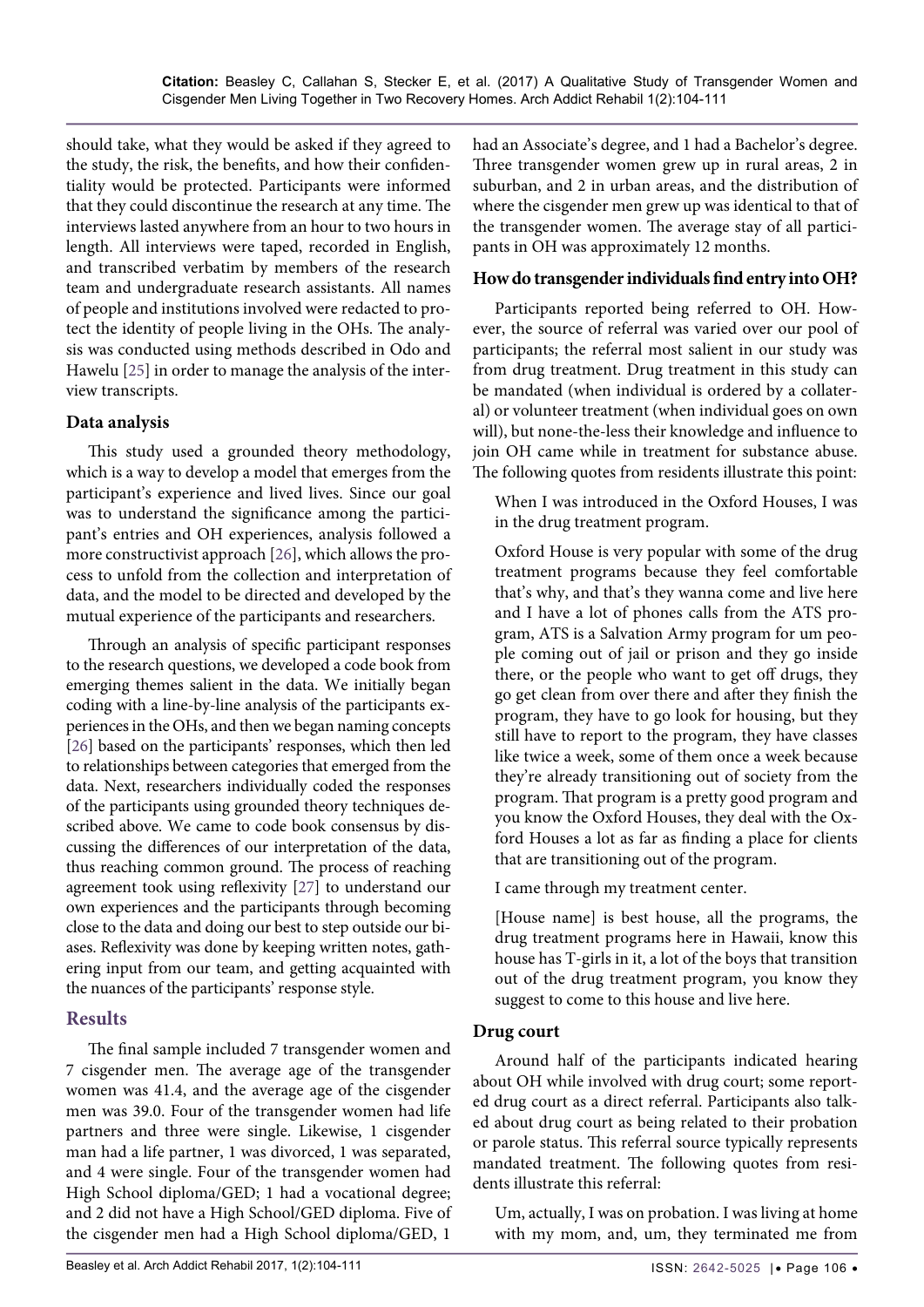probation. They put me into drug court, and drug court placed me in this Oxford House.

I was in drug court back in 2000, and they referred me to a house. And because of that I went into the Oxford House, and then I also had a couple of relapses. And then I had to leave. And then I just figured out that I always come back here because I'm off of probation, and I don't need to be here. I'm not here by court, or I'm not here by anything.

I'm here on my own will, and it's because I like the comradery that we have here. You know, I like the support.

I'm on parole, and I definitely don't want to go back to my old ways or live in the street.

#### **Transition from prison or jail**

Participants in this study also indicated that they found OH through referral sources while incarcerated. Participants talked about the need for sober housing transitioning out from prison. They reported how OH has provided an environment that has allowed for a new start. The following quotes from transgender residents help speak to this transition process:

A lot of t girls that come out of jail and go into drug treatment programs, they go to a house where the t girls live, they suggest that, or the counselors, or case managers suggested they come to this house because it's well known, with all the probation officers, paroling office, the drug treatment programs, their counselors, the case managers, it's well known.

There were girls that were coming out of jail, so I told them like, you know, just try and get in because it's the good, the kind sobriety and, you know. It's cheap. You can just do what you're doing. You don't have to worry about where you're gonna stay and stuff like that. Just abide by the rules. If you guys want a better life then stop using. Come to an Oxford House.

I needed a place because I'm transitioning out from prison.

### **OH recruiter**

A common theme that emerged from our study was the involvement of the OH recruiter. Recruiters work under a grant from the state to recruit residents into OH. Along with recruiting, they have other responsibilities such as keeping track of how many residents move in or out of OH and for how long they stay. They also keep track of demographics such as ethnicity and age. Recruiters help get new houses started and aid in finding rental properties for OH residents. The following quotes from residents illustrate this theme:

They told me these houses were given by [recruiter] and

that we must, we needed to get into those houses or else we have to stay in the YMCA, I didn't wanna live in a YMCA. I wanted to live more in a house setting.

[The recruiter] goes to the treatment programs and recruits people when they come out of jail or some of them are finishing up treatment. He has a list of houses that are open bed space and the clients has to make, they have to go and call and find out if there's an opening, if they can get into that house, if they can get into and have an interview with the house, in order to get into that certain house.

#### **What barriers do transgender individuals have as they try to access OH?**

Another revealed theme was barriers that impede transgender people from moving into OH. Even though individuals were referred, they reported a belief that the OH may be similar to previous experiences at institutions that were not best suited for their needs. The following quote from a transgender resident illustrates the participant's experience:

I think that a t girl, you know, really, doesn't come from a place where they're accepted, and the only place where they find acceptance is on the streets, unfortunately. And, you know, they start doing drugs, and you just get caught up in that lifestyle that you're out their all the time. And, they don't, the sad thing is they don't know anything better than that because that's where they feel accepted.

### **Fears and apprehension**

All participants reported fears or apprehension while attempting to make the transition into OH. Individuals talked about being scared of living in a new environment compared to the way they used to live in active addiction. Quotes from residents illustrate this theme:

Before I went in it (Oxford House) I was kind of scared because I was only twenty at that time.

I was kinda skeptical at the beginning because um, I never lived with drug addicts or alcoholics.

Um, some of them don't want to come into recovery, they're afraid.

Participants' reported being scared of living with strangers and the change of living apart from their family. For example, transgender residents stated:

Cause I know, like, for the first time, of course, it's kind of scary, cause, you know, you don't know what's gonna happen or you don't know how they're gonna treat you and stuff.

I was scared shitless. I had no idea what it was going to be like living in a house full of total strangers.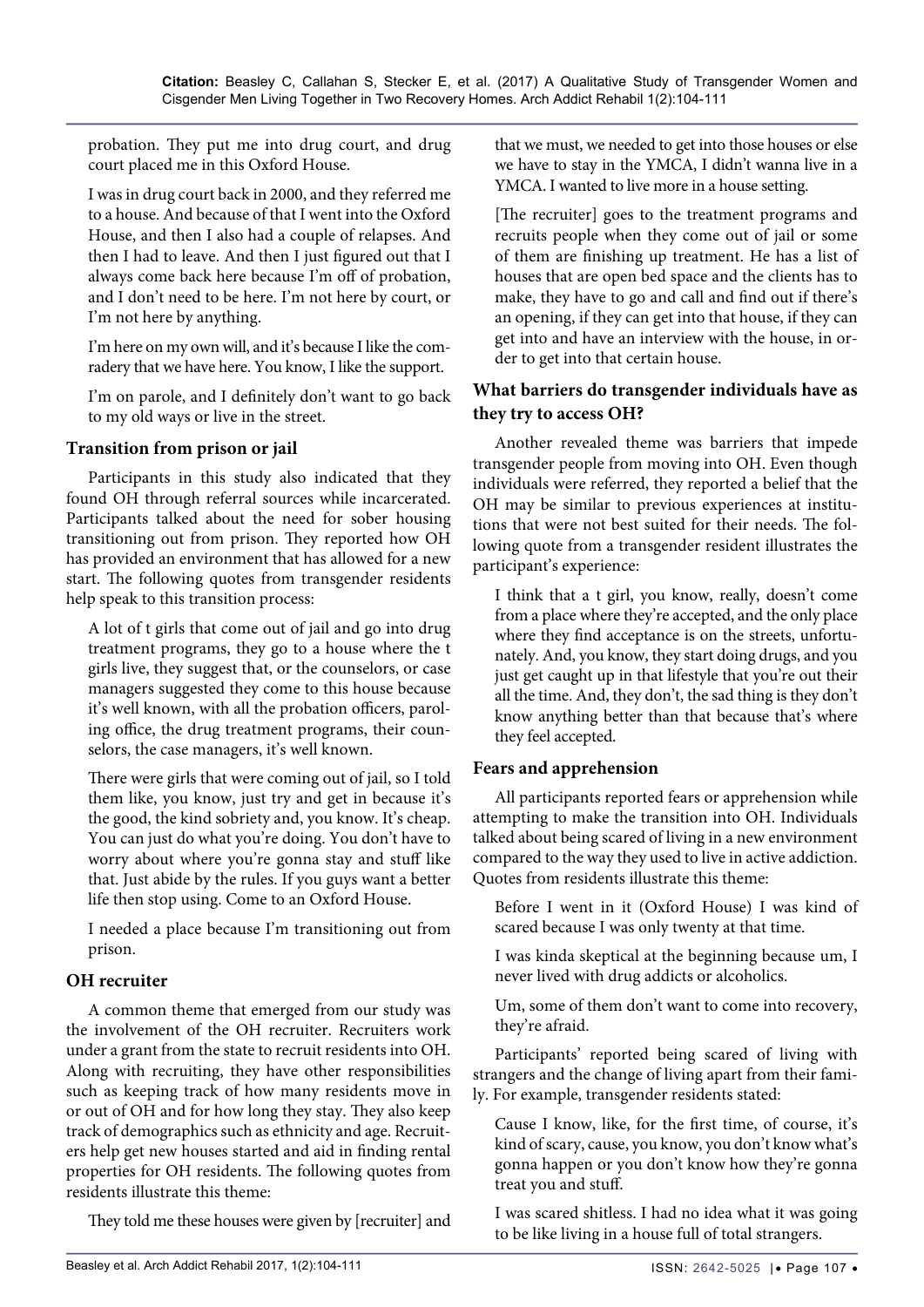I was kinda scared at first because, um, and me coming out of a family home and stuff and being put into jail and then coming out of jail and then having to go into a program, it was just, like, overwhelming, but I got over it.

#### **Differences**

Another concern discussed by transgender participants was the fear of gender "differences" in regards to having roommates that identified as cisgender, who may not understand their gender expression. The following quotes from transgender residents illustrate these concerns:

Well, when I, when I found out that I had to come to the clean and sober house my initial thoughts were: I don't want to be here, I want to be at home with my family, kinda scared, didn't know what to expect, I didn't want to live in a house with thirteen other guys, um, yeah it was just a little, in the beginning it was a little overwhelming.

I was scared to come because, you know, living in a house full of men and being the way that I was, you know, it's kind of different.

#### **Discrimination**

Participants reported fear of being discriminated against in the OH based upon past experiences while incarcerated or while in other rehabilitative services such as substance abuse treatment programs. The following quote from a transgender resident illustrates this concern:

Well, my experiences with living with straight guys would only be when I would be locked up in jail. Because you know, I used to get hit on all the time, I used to, you know, just, so that in itself is a mind trip. So, just, (cut out) of that, and just that playing that over and over in my head in a house setting where there are no guards, where there are no safe place for me to go it just kind of messed with me a little bit.

Transgender residents reported subtle discrimination in regards to their initial entry into OH, mostly in the form of micro-aggressions [\[14\]](#page-7-8) when cisgender residents would refer to them as male. The following quotes from transgender residents illustrate these concerns:

Um, the part that, you know, you're, you're, kinda like, forced to live with all these people and then you have to abide by the rules, and then, you know, you have some, sometimes there was kinda like, some people, like, in my first house were kinda homophobic I guess you can say. They wasn't OK with, um, transgenders.

I have, um, friends that are in drug court, and, you know, they're also in clean and sober, I mean, Oxford Houses and (cuts out) thing is when we do go to, like, um, chapter meetings, you know, they do kind of segregate.

Many of the participants talked about a barrier that exists between transgender individuals and the access to resources. When asked what was most positive in their in their transition experience to OH, many mentioned that it addressed this barrier. Transgender participants indicated that most OH residents harbored a spirit of inclusiveness and hospitality despite gender identity differences. Some transgender residents spoke in light of the economical utility that OH provided; and indicated that OH allowed them to have a comfortable and affordable place to live with roommates with similar goals such as being sober, getting a job, and going to college. This speaks to the concerns that transgender individuals have regarding access to resources. Here are some of the voices from our transgender participants reflecting how OH has helped:

It's easy that I live here because the rent is cheaper than getting a place on your own or having to move in with roommates that are kind of sketchy.

While in the Oxford House I found a job.

Now I don't need a financial support cause I'm able to take care of myself as far as food, groceries, etc. And getting a job has enabled me to continue on with my therapist, through my psychologist, and I haven't relied on very many people like in the past where I would've before because now I know the avenues to take, I know what roads to take and I don't need to rely on anybody. I'm pretty much self-sufficient.

It's cheap. You can just do what you're doing. You don't have to worry about where you're gonna stay and stuff like that. Just abide by the rules. If you guys want a better life then stop using. Come to an Oxford House.

I want to get my associate's degree (working toward her associate degree).

### **OH rules**

Participants also reported fear about adjusting to the rules of OH. Structure is a component of the day-in and day-out life of OH residents. They talked about being apprehensive about the structure that OH provided which required that residents stay sober, find a job, contribute to chores, and pay their fair share of rent; all of which can be intimidating rules for new residents. Paradoxically, participants indicated that after a week or two of becoming residents, they adapted to the rules and became grateful for the structure OH provided, as illustrated by the following quotes from residents. Additionally, al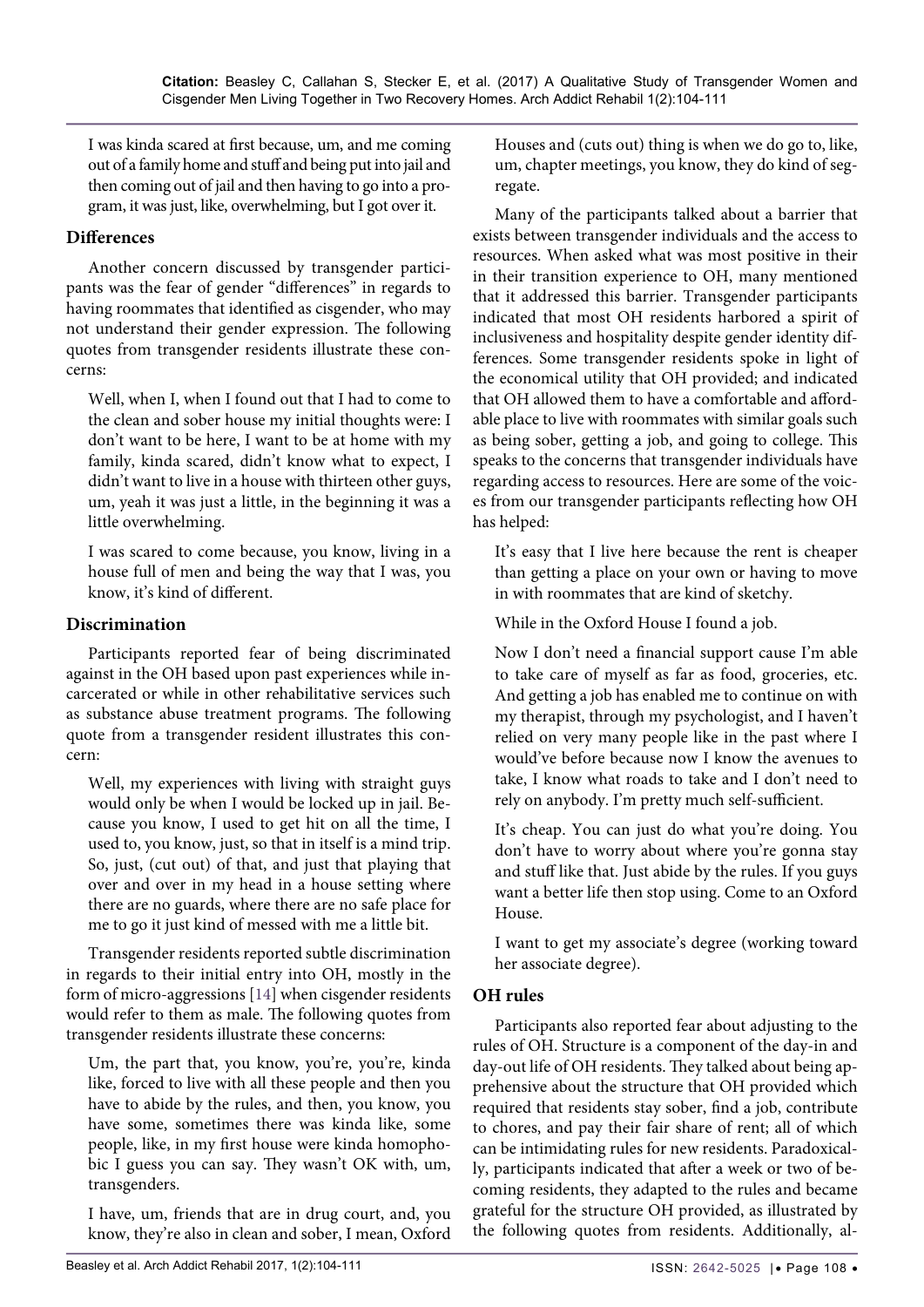though OH explicitly does not let members of opposite sexes assigned at birth live together, transgender residents feel comfortable referring to their home as co-ed:

I just obey the rules. You know, do your chore, all this kind of stuff; I go to work every day. So, it's pretty easy.

I was kinda scared at first because, um, I had to abide by the rules.

Well, actually, like the second week that I was here and I got used to the Oxford rules, and, you know, becoming closer with my house mates, then it, then my view shifted, and I just, just had a different outlook on Oxford House.

I call them family now, you know. The, it's, um, co-ed here now because we have the, you know, the transgenders and the, the, the men. So, the first thing is just to acclimate myself with the surrounding and know about the rules, especially the rules. You know, and to, I mean, to adhere to the rules because I don't want to get kicked out.

## **What are the benefits of oxford house for transgender individuals?**

**Sobriety is priority:** For all residents of the house, sobriety was mentioned as a key part of living in the OHs, as indicated in the quote below by a transgender individual:

We're all here to get sober. We're all here to do our footwork.

A cisgender individual commented:

…we're all addicts so we all-you know-share the same problem and,…we call each other on our shit and…we help out each other whenever we can.

To maintain their sobriety, consequences were emphasized by transgender and cisgender residents as being of importance. As an example, one transgender resident said:

…what has really kept me sober is just knowing that I could not fake being high in front of these people…".

A cisgender individual mentioned:

…if I didn't get into trouble, I wouldn't be in this position…".

**Seeking a setting with normalcy and stability:** Seeking normalcy/stability also was mentioned by many, and one cisgender individual elaborated by saying:

I already knew basically that there were gonna be rules and…I was just all up for it.

The following quotes were by transgender individuals:

I move[d] into the house because I wanted to make a change.

I knew I needed help and…so I tried to get myself into a treatment center.

**Connectedness and helping others:** Transgender residents seemed to benefit from community connectedness within the transgender community in terms of connectedness and mental health. Mentoring/helping and experiencing mutual acceptance others was mentioned by several transgender individuals:

I can help my sisters here, too.

The straight males treat me at [as] me.

I get the same respect back as how I give them*.*

Three cisgender residents mentioned:

…every guy that's in [Oxford House] has accepted every transgender individual or homosexual individual that's been in this house.

…now I'm someone who gives social support.

…I've got nothing to worry about…

Two transgender individuals said:

To tell you the truth…Oxford Houses are a safe haven…

…everything is just…coming back together again.

Several mentioned experiencing a familial connection within the house. Two transgender residents stated:

…they call us auntie.

We're all like a secondary family…

A cisgender individual said:

They are just like my sisters.

### **Discussion**

Professional and mutual-help recovery programs exist to facilitate and maintain sobriety for those in recovery from these addictions, including the mutual-help recovery housing system of OH. However, little is known about minority cultures in these homes or even more broadly of transgender individuals in recovery from psychoactive substances. The current study provided a grounded theory inquiry of transgender and cisgender individuals living together in OH. The research examined the initial experiences of these individuals in OH, their ongoing experiences, their intergroup dynamics, and changes in the composition of their social support networks as a function of OH residency. Several emerging themes examined included their experience of entry into OH, fears and apprehensions, barriers, meeting basic needs and social support before and after entering OH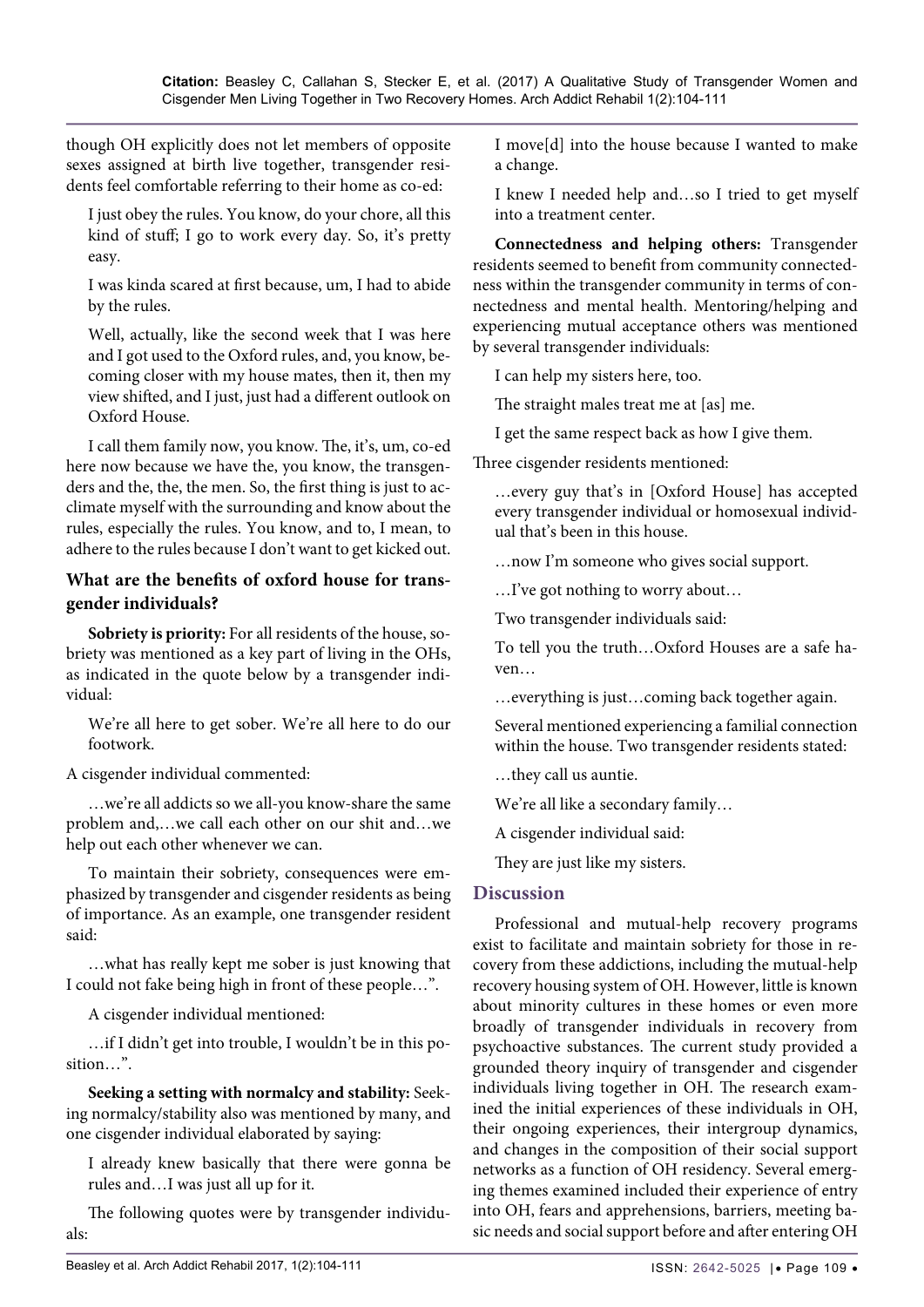(limited social support, lack of access for services, transient/street lifestyle). While our focus in this article was on the transgender experience, the attitudes of cisgender individuals were important to include in order to better understand their acceptance of transgender individuals in the OHs. Both cisgender and transgender participants expressed many similar themes regarding fears about entering the OHs and the support they experienced once they lived in these residences.

The findings of this study revealed that transgender individuals found their way into OH primarily through health and criminal justice systems. These include referral from drug treatment centers and mandated treatment such as drug court, probation, and from prison. OH recruitment efforts seemed to collaborate with the above agencies to recruit transgender individuals into OH. Participants reported hearing about OH from staff at the agency of referral and from mutual transgender individuals while receiving intervention services. Such referrals are particularly noteworthy given transgender residents' negative experiences with other health and criminal justice systems.

These experiences appeared to shape transgender participants' expectations of what their experiences in OH would be like. Transgender participants in this study approached the decision to enter OH with apprehensions and a number of fears, mainly regarding the fear of living in a new environment with strangers who might not understand their transgender identity. Prior to OH entry, transgender participants reported fear of discrimination based on their past experiences with other intervention organizations. Participants reported that past experiences with institutions, such as jail, were not sensitive to their identity and needs and feared OH may be similar.

However, this study found that once the participants were in OH, their gender identity was respected in most circumstances, and that discrimination occurred on a micro level, often not being intentional, and was worked out through discussions and boundary setting. Transgender women view the roles of women in society as being nurturers and communicators, and OHs may give them opportunities to reinforce those traits within the household. Our findings suggest that transgender women and cisgender men go through similar experiences in recovery. Both groups may benefit from living together in a structured environment. A sense of family within the home may lead to reinforcement of positive self-concept. This is compatible with findings from Lyons, et al. [\[2](#page-7-1)], who conducted semi-structured interviews with 34 transgender individuals. Those with prior addiction treatment had experiences that varied according to whether their gender identity was accepted. Those who experienced stigma left treatment prematurely whereas

those who felt respected in treatment had positive experiences.

There are several limitations in this study. A test of reliability was not conducted. In addition, the small sample size and use of only Hawaiian houses limits the generalizability of the results, although we do not know of other OHs that service this group. Another limitation of this study relates to whether the results can be generalized to all the transgender people living in other recovery homes in the US. In addition, there is a need for more research regarding how gender plays a role in recovery as well as how gender plays a role in the OH environment and recovery efforts by individuals. We need more information about interactions between cisgender and transgender residents within the OH. For example, how initial experiences change over time, and how these interactions affect the relationships and social networks/support systems of cisgender and transgender individuals after leaving OHs. Finally, longitudinal data is needed to help us understand how intergroup/contact theory allows us to understand how this exposure affects established and new relationships for either cisgender or transgender OH residents.

Future research should not only address these limitations but also expand on answers to research questions posed in this study as well as unexpected themes. For example, additional inquiry could further illuminate ways in which past experiences of transgender residents in recovery might hinder entry into other systems as well as the role peers in diffusing apprehension and fears. Moreover, future studies should examine the potential influence of family roles in the recovery home environment. For homes with transgender residents, such inquiry should pay particular attention to gender-related roles. Lastly, comparative research should be conducted to compare family roles in gender segregated recovery homes to those in which gender is not segregated.

In conclusion, in response to the barriers that prevent transgender individuals from entering into treatment for substance abuse [[5](#page-7-21)[,6\]](#page-7-22), a number of initiatives for equal rights have been instituted, and one of these involves recovery homes like OHs. It is important that the perspectives of transgender individuals are examined [\[11\]](#page-7-4) and recovery homes like the ones profiled in this study might provide excellent recovery settings for transgender individuals. While there are limitations to the current study, it advances knowledge about a topic that scholarly inquiry has largely ignored-the experiences of transgender people in recovery from alcohol and other drugs. In particular, it identifies multiple pathways to entry that shape residents' fear-laden expectations, transgender residents prioritization of sobriety and stability, and family roles that may contribute to their experiences and outcomes.